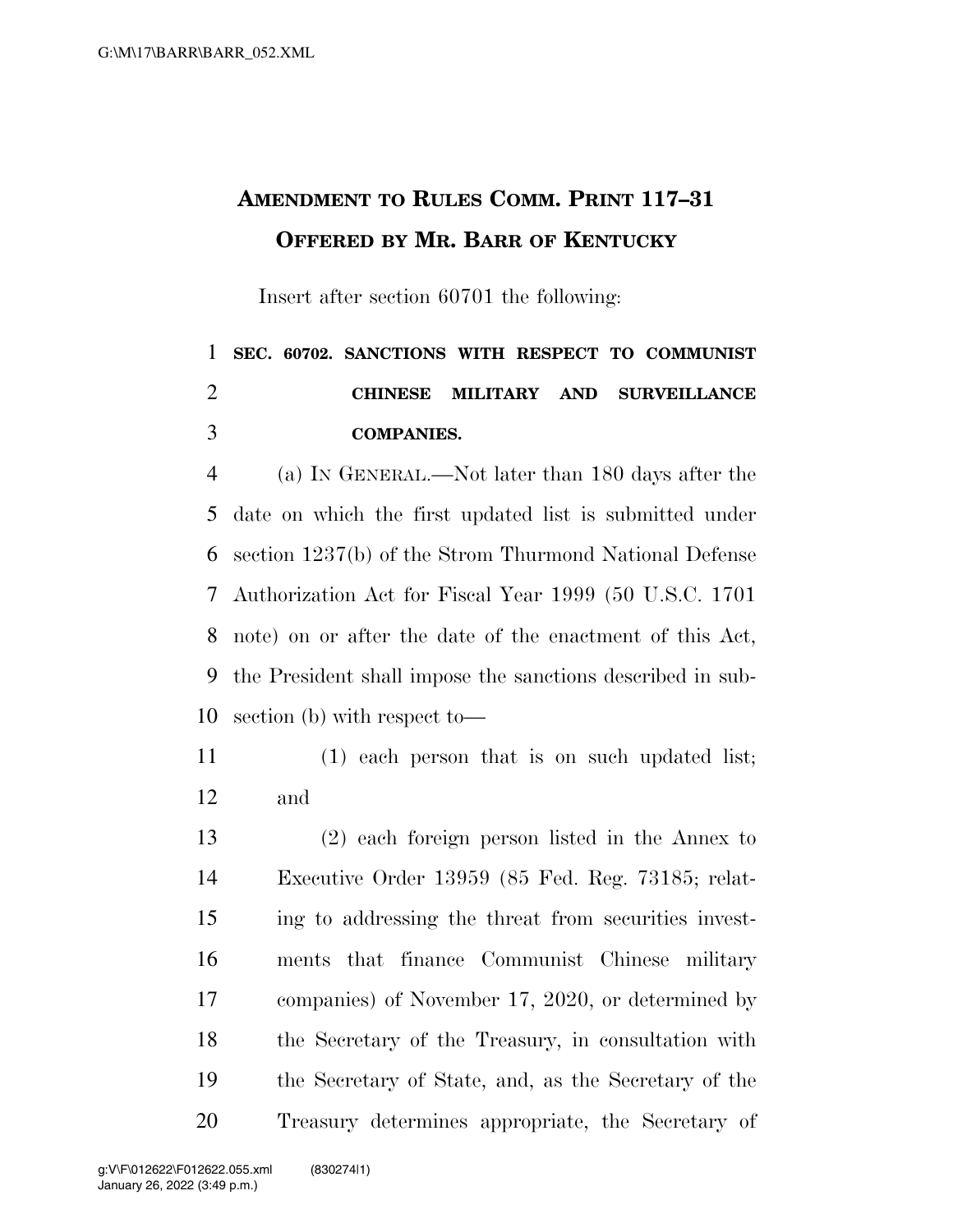Defense, to engage in the activities described under 2 section  $1(a)(i)$  or  $1(a)(ii)$  of such Executive Order 13959,

 if the President determines that the imposition of such sanctions meets appropriate evidentiary standards and ad- vances the objective of resolving the national emergency described in Executive Order 13959 (85 Fed. Reg. 73185; relating to addressing the threat from securities invest- ments that finance Communist Chinese military compa-nies) of November 17, 2020.

 (b) SANCTIONS DESCRIBED.—The President shall ex- ercise all of the powers granted to the President under the International Emergency Economic Powers Act (50 U.S.C. 1701 et seq.) to the extent necessary to block and prohibit all transactions in property and interests in prop- erty of a person if such property and interests in prop-erty—

- (1) are in the United States;
- (2) come within the United States; or
- (3) come within the possession or control of a United States person.

 (c) PENALTIES.—The penalties set forth in section 206 of the International Emergency Economic Powers Act (50 U.S.C. 1705) apply to violations of any license, order, or regulation issued under this section.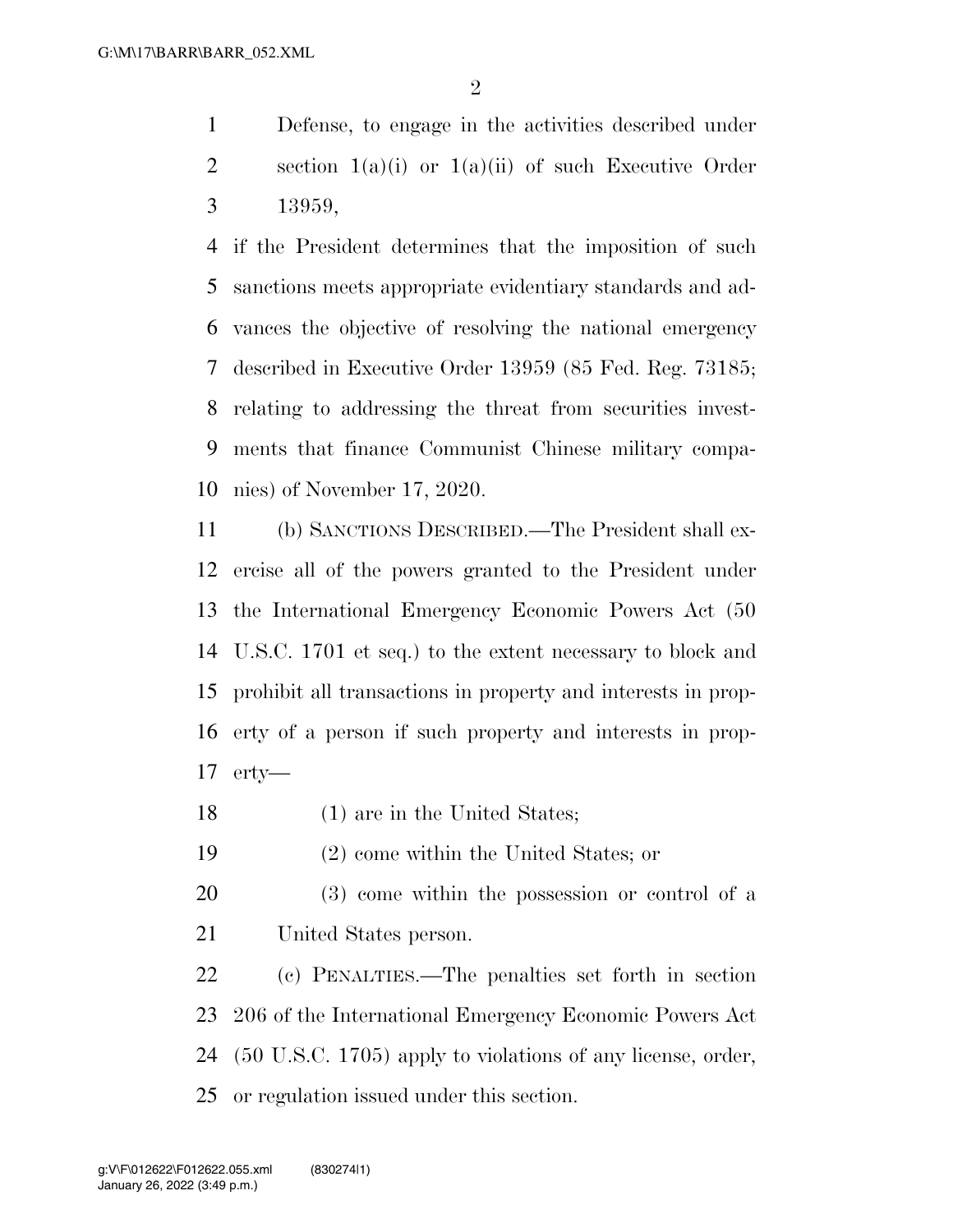(d) WAIVER.—The President may waive the applica- tion of sanctions under this section if the President cer- tifies in writing to the appropriate congressional commit- tees that the waiver is in the national interest of the United States, with an explanation of the reasons therefor.

 (e) EXCEPTION FOR INTELLIGENCE ACTIVITIES.— Sanctions under this section shall not apply to any activity subject to the reporting requirements under title V of the National Security Act of 1947 (50 U.S.C. 3091 et seq.) or any authorized intelligence activities of the United States.

 (f) CONFORMING REQUIREMENT.—Not later than 180 days after the date of the enactment of this Act, the President shall revoke the prohibitions described in section 1(a) of Executive Order 13959 that are duplicative of, less restrictive than, or are otherwise made redundant by, the sanctions described in this section.

 (g) APPROPRIATE CONGRESSIONAL COMMITTEES DEFINED.—In this section, the term ''appropriate con-gressional committees'' means—

 (1) the Committee on Foreign Affairs and the Committee on Financial Services of the House of Representatives; and